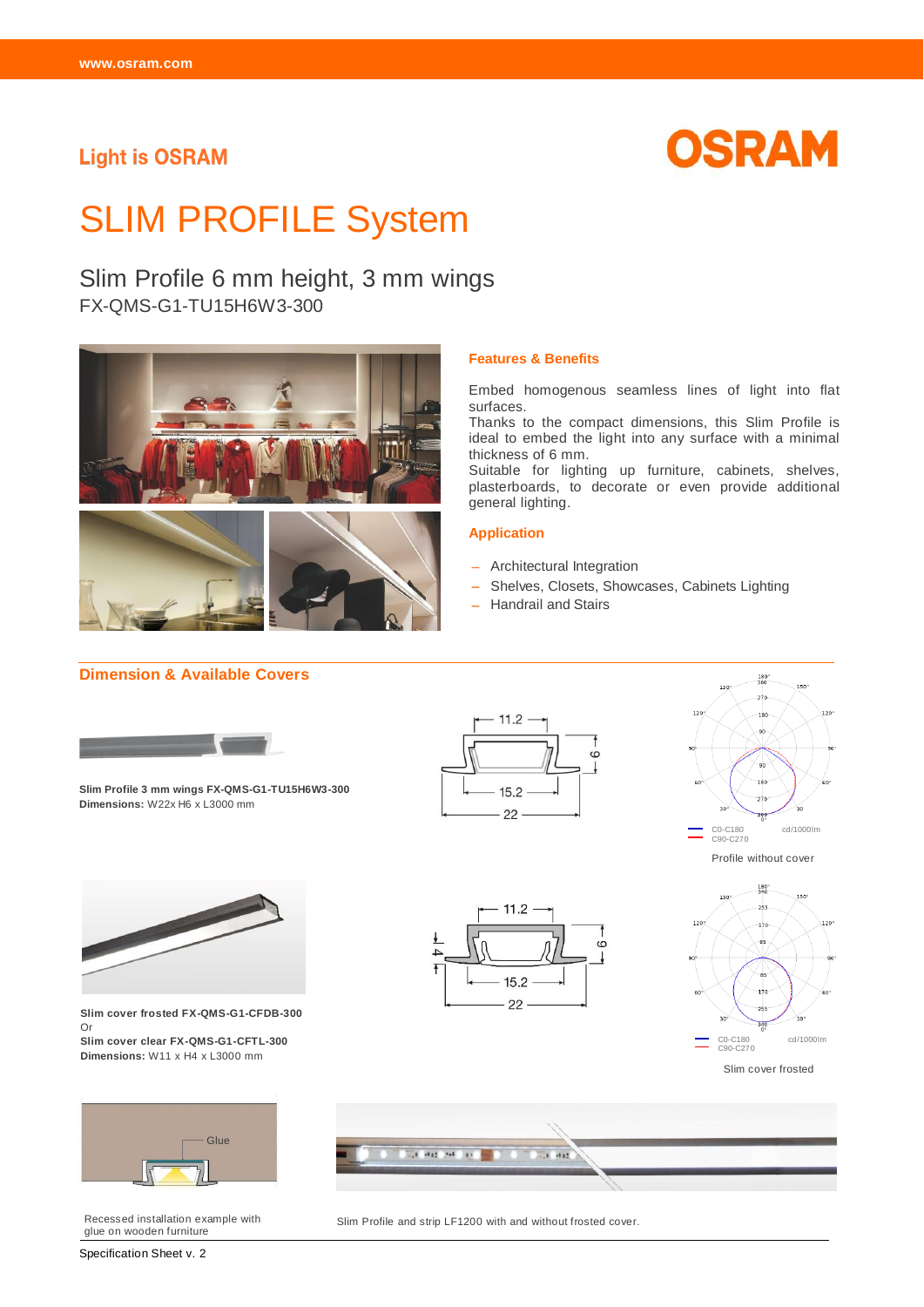#### **Electrical & Output data**

|           | <b>Profile &amp; LEDStrip Compatibility</b> |        |       |                          |                             |               |               |               |                          |  |  |
|-----------|---------------------------------------------|--------|-------|--------------------------|-----------------------------|---------------|---------------|---------------|--------------------------|--|--|
|           | <b>LED Strip White IP00</b>                 |        |       | <b>LF500</b>             | <b>LF800S</b>               | <b>LF1200</b> | <b>LF2000</b> | <b>LF3000</b> | <b>LF4000</b>            |  |  |
|           | <b>Color Temperature</b>                    |        |       |                          | Luminous Flux $(lm/m)^{-1}$ |               |               |               |                          |  |  |
|           | 820                                         | 2000 K | White |                          |                             | 950           | 1567          | 2375          | $\overline{\phantom{a}}$ |  |  |
| $\bullet$ | 822                                         | 2200 K | White | 418                      | 703                         |               |               |               |                          |  |  |
| $\bullet$ | 824                                         | 2400 K | White | $\overline{\phantom{a}}$ | $\overline{\phantom{a}}$    | 1140          | 1900          | 2850          |                          |  |  |
| $\bullet$ | 825                                         | 2500 K | White | 456                      | 760                         | $\sim$        | ٠             | ٠             | ۰                        |  |  |
|           | 827                                         | 2700 K | White | 456                      | 760                         | 1140          | 1900          | 2850          | 3562                     |  |  |
|           | 830                                         | 3000 K | White | 494                      | 760                         | 1140          | 1900          | 2850          | 3562                     |  |  |
|           | 835                                         | 3500 K | White | 494                      | 760                         | $\sim$        | $\sim$        | $\sim$        | $\overline{\phantom{a}}$ |  |  |
| O         | 840                                         | 4000 K | White | 494                      | 760                         | 1140          | 1900          | 2850          | 3657                     |  |  |
|           | 850                                         | 5000 K | White | $\overline{\phantom{a}}$ | $\overline{\phantom{a}}$    | 1140          | 1900          | 2850          | 3657                     |  |  |
|           | 865                                         | 6500 K | White | 494                      | 760                         | 1140          | 1900          | 2850          | 3657                     |  |  |
|           | CRI 90 922                                  | 2200 K | White | 342                      | 522                         | $\sim$        | $\sim$        | $\sim$        | $\overline{\phantom{a}}$ |  |  |
|           | CRI 90 927                                  | 2700 K | White | 380                      | 589                         | 1045          | 1710          | 2565          | ٠                        |  |  |
|           | CRI 90 930                                  | 3000 K | White | 380                      | 589                         | 1140          | 1900          | 2850          |                          |  |  |
|           | CRI 90 935                                  | 3500 K | White | 418                      | 646                         | $\sim$        | ٠             |               | ٠                        |  |  |
|           | <b>CRI 90 940</b>                           | 4000 K | White | 418                      | 646                         | 1140          | 1900          | 2850          |                          |  |  |
|           | CRI 90 965                                  | 6500 K | White | 418                      | 646                         |               |               |               |                          |  |  |

| <b>LED Strip Special White IP00</b> |                          |                              |                  | <b>LF1200</b><br><b>SW</b> | <b>LF1200</b><br><b>TW</b> | <b>LF2000</b><br><b>SW</b> | <b>LF2000</b><br>TW      | <b>LF3000</b><br><b>SW</b> |
|-------------------------------------|--------------------------|------------------------------|------------------|----------------------------|----------------------------|----------------------------|--------------------------|----------------------------|
|                                     | <b>Color Temperature</b> |                              |                  |                            |                            | Luminous Flux (Im/m) 1     |                          |                            |
|                                     | CRI 90 930               | 3000 K                       | White            | 1140                       | $\overline{a}$             | 1900                       | $\overline{\phantom{a}}$ | 2850                       |
|                                     | CRI 90 940               | 4000 K                       | White            | 1140                       | ۰                          | 1900                       | $\overline{\phantom{a}}$ | 2850                       |
|                                     | <b>TW</b>                | $2700 -$<br>6500 K           | Dynamic<br>White |                            | 1140                       | $\sim$                     | 1900                     | $\overline{\phantom{a}}$   |
| $\bullet$                           | <b>TWW</b>               | 2200/2500- Dynamic<br>6500 K | White            |                            |                            |                            | $\sim$                   | $\sim$                     |

|           | <b>LED Strip Color IP00</b> |             |             | <b>LF05A2</b>            | <b>LF200C</b>            | LF05CE | LF05CA2                  | LF700RGBW | LF71300RGBW              |  |  |
|-----------|-----------------------------|-------------|-------------|--------------------------|--------------------------|--------|--------------------------|-----------|--------------------------|--|--|
|           | <b>Color Wave length</b>    |             |             |                          | Luminous Flux (Im/m)     |        |                          |           |                          |  |  |
|           | $\mathsf{R}$                | 625         | Red         | 114                      | $\overline{a}$           | $\sim$ | $\sim$                   | $\sim$    | $\overline{\phantom{a}}$ |  |  |
|           | G                           | 525         | Green       | 171                      | $\sim$                   | ۰      | $\sim$                   |           | ۰                        |  |  |
|           | B                           | 467         | <b>Blue</b> | 76                       | $\overline{a}$           | $\sim$ | $\sim$                   | $\sim$    | $\overline{\phantom{a}}$ |  |  |
|           |                             | 587         | Yellow      | 104                      | $\overline{\phantom{a}}$ |        | $\overline{\phantom{a}}$ |           | $\overline{\phantom{a}}$ |  |  |
|           | $\Omega$                    | 602         | Orange      | 123                      | $\overline{a}$           | $\sim$ | $\overline{\phantom{a}}$ | $\sim$    | $\overline{\phantom{a}}$ |  |  |
| $\bullet$ | <b>RGB</b>                  | <b>RGB</b>  | <b>RGB</b>  | $\overline{\phantom{a}}$ | 198                      | 171    | 446                      |           | ۰                        |  |  |
| $\bullet$ | <b>RGBW</b>                 | <b>RGBW</b> | <b>RGBW</b> | $\overline{\phantom{a}}$ | $\overline{a}$           | $\sim$ | $\sim$                   | 662*      | $1228*$                  |  |  |
|           |                             |             |             |                          |                          |        |                          |           |                          |  |  |

\*Both channels RGB and White on

|                             | Profile & LED Strip Compatibility (combination possible only without cover) |        |       |                          |                          |                          |                          |                             |                          |                             |  |  |
|-----------------------------|-----------------------------------------------------------------------------|--------|-------|--------------------------|--------------------------|--------------------------|--------------------------|-----------------------------|--------------------------|-----------------------------|--|--|
| <b>LED Strip White IP67</b> |                                                                             |        |       | <b>LFP500</b>            | <b>LFP800S</b>           | <b>LFP800</b>            | <b>LFP1200</b>           | <b>LFP1200</b><br><b>SW</b> | <b>LFP2000</b>           | <b>LFP2000</b><br><b>SW</b> |  |  |
| <b>Color Temperature</b>    |                                                                             |        |       | Luminous Flux (Im/m)     |                          |                          |                          |                             |                          |                             |  |  |
|                             | 824                                                                         | 2400 K | White | $\overline{\phantom{a}}$ | ٠                        | 760                      | 1045                     | $\overline{\phantom{a}}$    | 1710                     | $\overline{\phantom{a}}$    |  |  |
|                             | 827                                                                         | 2700 K | White | 418                      | 703                      | 760                      | 1092                     | $\overline{\phantom{a}}$    | 1805                     |                             |  |  |
|                             | 830                                                                         | 3000 K | White | 456                      | 760                      | $\overline{a}$           | 1140                     | $\overline{a}$              | 1805                     |                             |  |  |
|                             | 835                                                                         | 3500 K | White | 456                      | 760                      |                          | ٠                        | $\overline{\phantom{a}}$    | ۰                        |                             |  |  |
|                             | 840                                                                         | 4000 K | White | 494                      | 760                      |                          | 1140                     | $\overline{\phantom{a}}$    | 1805                     |                             |  |  |
|                             | 860                                                                         | 6000 K | White | ٠                        | ۰                        | $\overline{\phantom{a}}$ | 1045                     | ٠                           | 1710                     | ٠                           |  |  |
|                             | 865                                                                         | 6500 K | White | 494                      | 760                      | $\overline{\phantom{a}}$ | $\overline{\phantom{a}}$ | $\overline{\phantom{a}}$    | $\overline{\phantom{a}}$ | $\overline{\phantom{a}}$    |  |  |
|                             | CRI 90 927                                                                  | 2700 K | White | 342                      | 522                      |                          | ٠                        | $\overline{\phantom{a}}$    | $\overline{\phantom{a}}$ | $\overline{\phantom{a}}$    |  |  |
|                             | CRI 90 930                                                                  | 3000 K | White | $\overline{\phantom{a}}$ | $\overline{\phantom{a}}$ | $\overline{a}$           | 1045                     | $\overline{\phantom{a}}$    | 1710                     | $\overline{\phantom{a}}$    |  |  |
|                             | CRI 90 935                                                                  | 3500 K | White | 380                      | 589                      | $\overline{\phantom{a}}$ | ٠                        | ٠                           |                          | ٠                           |  |  |
|                             | <b>CRI 90 940</b>                                                           | 4000 K | White | 380                      | 589                      | $\overline{\phantom{a}}$ | 1140                     | 1140                        | 1805                     | 1710                        |  |  |
|                             | CRI 90 960                                                                  | 5800 K | White | ٠                        | ٠                        |                          | 1140                     | ٠                           | 1805                     | ۰                           |  |  |
|                             | CRI 90 965                                                                  | 6500 K | White | 380                      | 646                      | $\overline{\phantom{a}}$ | $\blacksquare$           | $\overline{\phantom{a}}$    | $\overline{\phantom{a}}$ | $\overline{\phantom{a}}$    |  |  |

|           | <b>LED Strip Color IP67</b> |            |             | $LFO5A-B3-P$ | <b>LFP200C</b><br>LF05CE-P  |        | LF05CA-P |  |  |  |
|-----------|-----------------------------|------------|-------------|--------------|-----------------------------|--------|----------|--|--|--|
|           | Color Wave length           |            |             |              | Luminous Flux $(lm/m)^{-1}$ |        |          |  |  |  |
|           |                             | 467        | <b>Blue</b> | 76           |                             | $\sim$ |          |  |  |  |
| $\bullet$ | <b>RGB</b>                  | <b>RGB</b> | <b>RGB</b>  |              | 198                         |        | 446      |  |  |  |
|           |                             |            |             |              |                             |        |          |  |  |  |

<sup>1</sup> Luminous flux comprehensive of the track's efficiency without cover (Light Output Ratio 95%).  **Note:** -39% luminous flux with frosted cover and -10 % with clear cover (estimated value).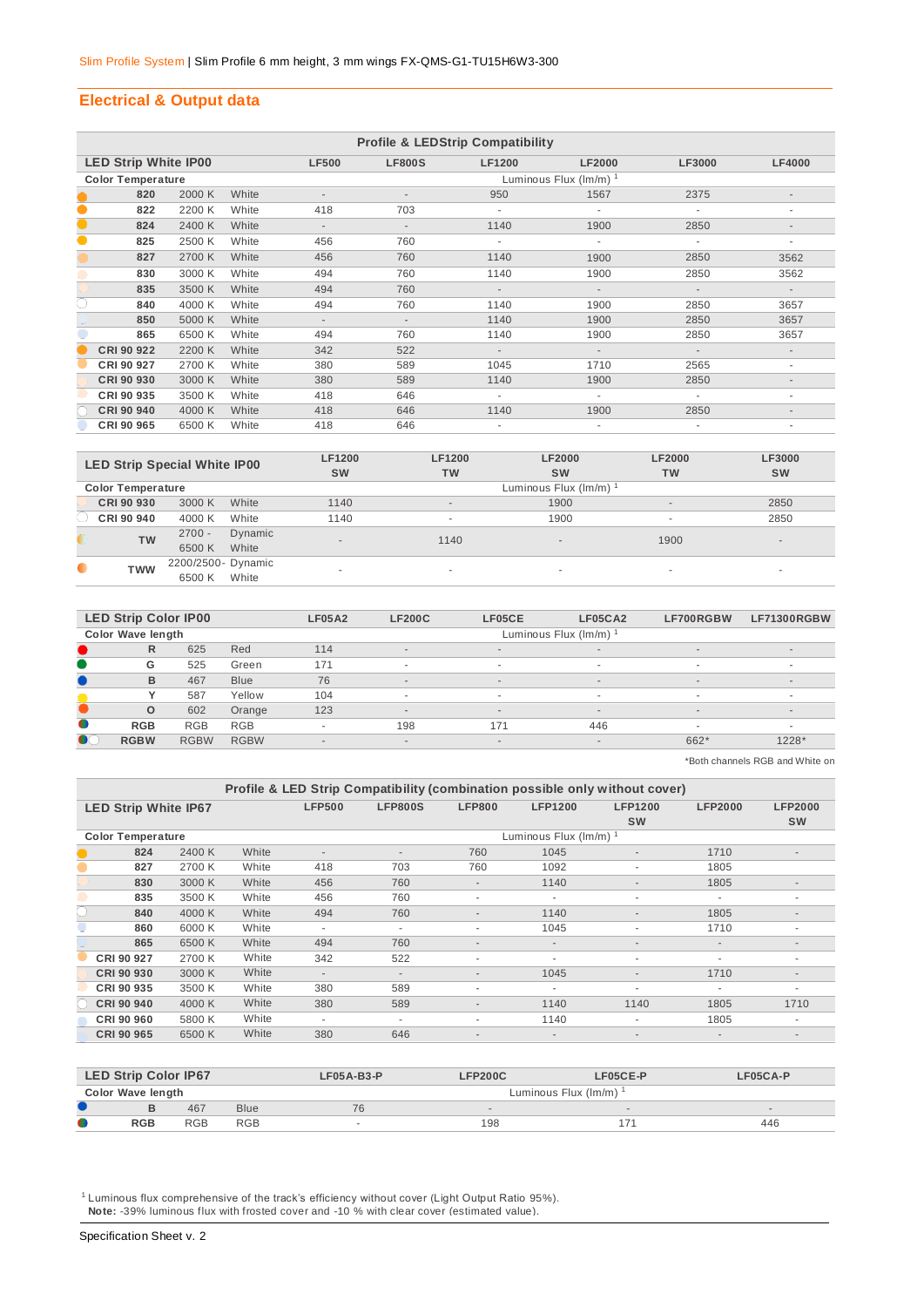#### **Thermal compatibility**

| <b>IP00 LED strip</b>     |                   | White & Special White         |                                  |                                  |                                  |               | <b>Tunable White</b>           |                            | Color                                               |                             |                       |
|---------------------------|-------------------|-------------------------------|----------------------------------|----------------------------------|----------------------------------|---------------|--------------------------------|----------------------------|-----------------------------------------------------|-----------------------------|-----------------------|
|                           |                   | <b>LF500</b><br><b>LF800S</b> | <b>LF1200</b><br><b>LF1200SW</b> | <b>LF2000</b><br><b>LF2000SW</b> | <b>LF3000</b><br><b>LF3000SW</b> | <b>LF4000</b> | <b>LF1200</b><br><b>TW</b>     | <b>LF2000</b><br><b>TW</b> | <b>LF05A2</b><br>LF05CA2<br>LF05CE<br><b>LF200C</b> | <b>LF700</b><br><b>RGBW</b> | LF1300<br><b>RGBW</b> |
| <b>Mounting condition</b> |                   |                               |                                  |                                  |                                  |               | Maximum Ambient Temperature °C |                            |                                                     |                             |                       |
|                           | Recessed mounting | 50                            | 50                               | 35                               | 25                               | 25            | 50                             | 35                         | 50                                                  | 50                          | 35                    |

| IP67 LED strip |                           |                                 | White & Special White                               | Color                              |                                       |          |
|----------------|---------------------------|---------------------------------|-----------------------------------------------------|------------------------------------|---------------------------------------|----------|
|                |                           | <b>LFP500</b><br><b>LFP800S</b> | <b>LFP800</b><br><b>LFP1200</b><br><b>LFP1200SW</b> | <b>LFP2000</b><br><b>LFP2000SW</b> | LF05A-P<br>LF05CE-P<br><b>LFP200C</b> | LF05CA-P |
|                | <b>Mounting condition</b> |                                 |                                                     | Maximum Ambient Temperature °C     |                                       |          |
|                | Recessed mounting         | 50                              | 50                                                  | 35                                 | 50                                    | 35       |

The tables report the maximum recommended ambient temperature for the Slim Profile 3 mm wings height in combination with IP00 and IP67 LED strips in case of recessed mounting condition. In these conditions the expected Tc of LED strip is the maximum allowed.

**Note:** the table is for application evaluation only; always ensure that Tc do not exceed the maximum allowed value.

For further information contact our support service at [flex-support@osram.com](mailto:flex-support@osram.com) 

#### **Visibility of LED spots**

| <b>IP00 LED strip</b>                      |                                |               | White & Special White                           |                                    | <b>Tunable White</b>               | Color                                     |           |                      |
|--------------------------------------------|--------------------------------|---------------|-------------------------------------------------|------------------------------------|------------------------------------|-------------------------------------------|-----------|----------------------|
|                                            | <b>LF500</b>                   | <b>LF800S</b> | <b>LF1200</b><br><b>LF2000</b><br><b>LF3000</b> | <b>LF1200SW</b><br><b>LF2000SW</b> | <b>LF1200TW</b><br><b>LF2000TW</b> | <b>LF05A2</b><br>LF05CA2<br><b>LF200C</b> |           | LF700RGBW LF1300RGBW |
| <b>Covers</b>                              | Maximum Ambient Temperature °C |               |                                                 |                                    |                                    |                                           |           |                      |
| <b>Frosted cover</b><br>FX-QMS-G1-CFDB-300 |                                |               |                                                 |                                    |                                    |                                           |           |                      |
| <b>Clear Cover</b><br>FX-QMS-G1-CFTL-300   |                                | $\bullet$     |                                                 |                                    |                                    | $\bullet$                                 | $\bullet$ |                      |

LINEARlight FLEX® LED strips in system combination with profiles and covers - Visibility of LED spots.



Front view from observing point: < 1.5m, size: not to scale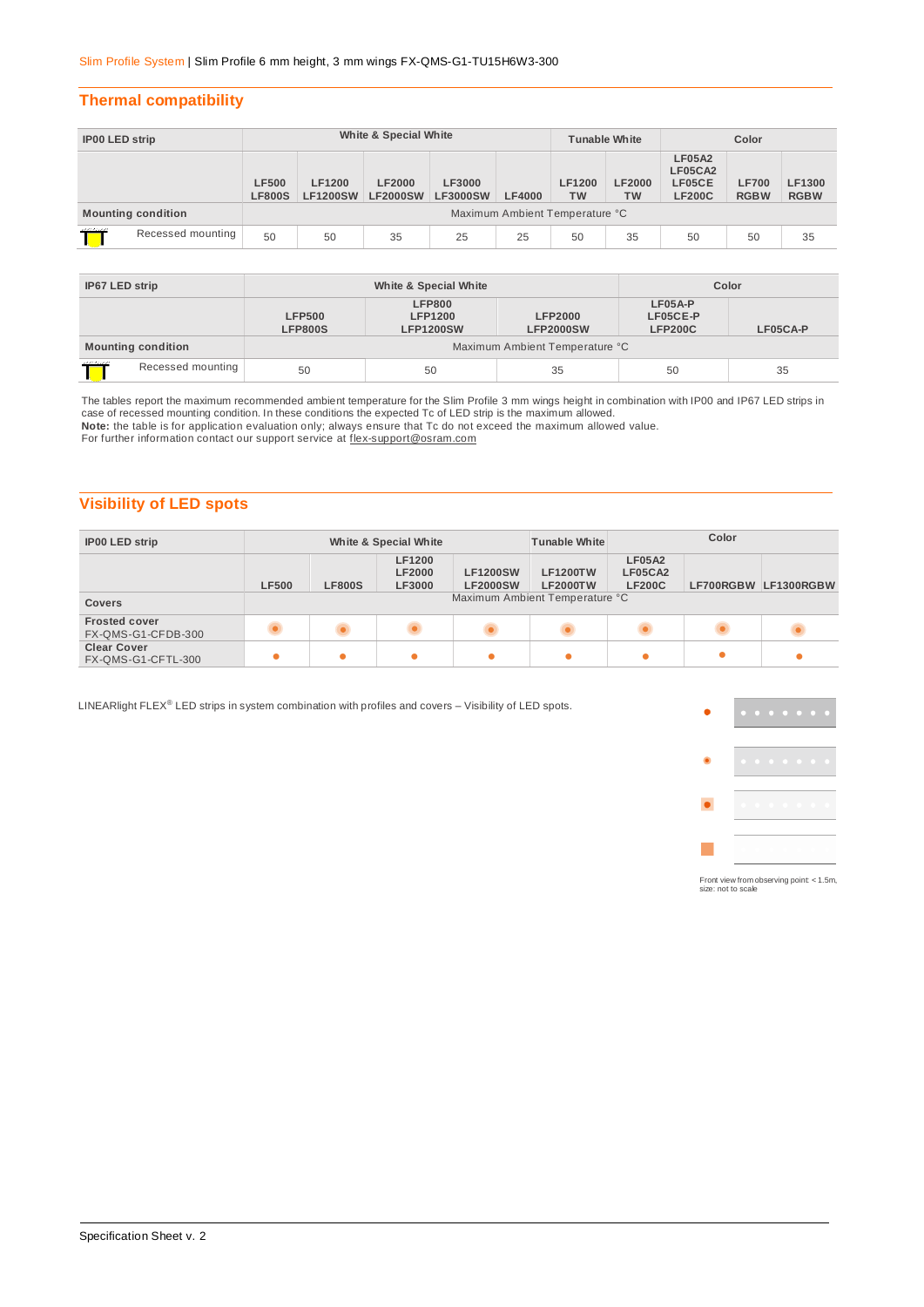#### **Technical drawings**



Slim Profile 6 mm height, 3 mm wings FX-QMS-G1-TU15H6W3-300 Order code 4052899448889



Slim cover clear FX-QMS-G1-CFTL-300 Order code 4052899999749



Plastic End cap FX-QMS-G1-EFGP-TU15H6W3 Order code 4052899449138

Plastic end cap with hole FX-QMS-G1-EFGH-TU15H6W3 Order code 4052899999947

#### **Order Code**

| <b>Product Code</b>     | <b>Description</b>      | <b>Product Number</b>    | <b>Dimensions</b><br>(length x width x height) | <b>EAN Package content</b> |
|-------------------------|-------------------------|--------------------------|------------------------------------------------|----------------------------|
| FX-QMS-G1-TU15H6W3-300  | Slim Profile 3 mm wings | (EAN10)<br>4052899448889 | 3000 x 15.2 x 6 mm                             | 1x Profile                 |
| FX-QMS-G1-CFTL-300      | Slim cover clear        | 4052899999749            | $3000 \times 11 \times 4$ mm                   | 1x Cover                   |
| FX-QMS-G1-CFDB-300      | Slim cover frosted      | 4052899446991            | $3000 \times 11 \times 4$ mm                   | 1x Cover                   |
| FX-QMS-G1-EFGP-TU15H6W3 | End cap                 | 4052899449138            | $22 \times 19 \times 6$ mm                     | 40x End cap                |
| FX-QMS-G1-EFGH-TU15H6W3 | End cap with hole       | 4052899999947            | $22 \times 19 \times 6$ mm                     | 40x End cap                |



For further information please write to **flex-support@osram.com** or consult our Flex Configurator at [www.osram.com/flex-configurator](http://www.osram.com/flex-configurator)